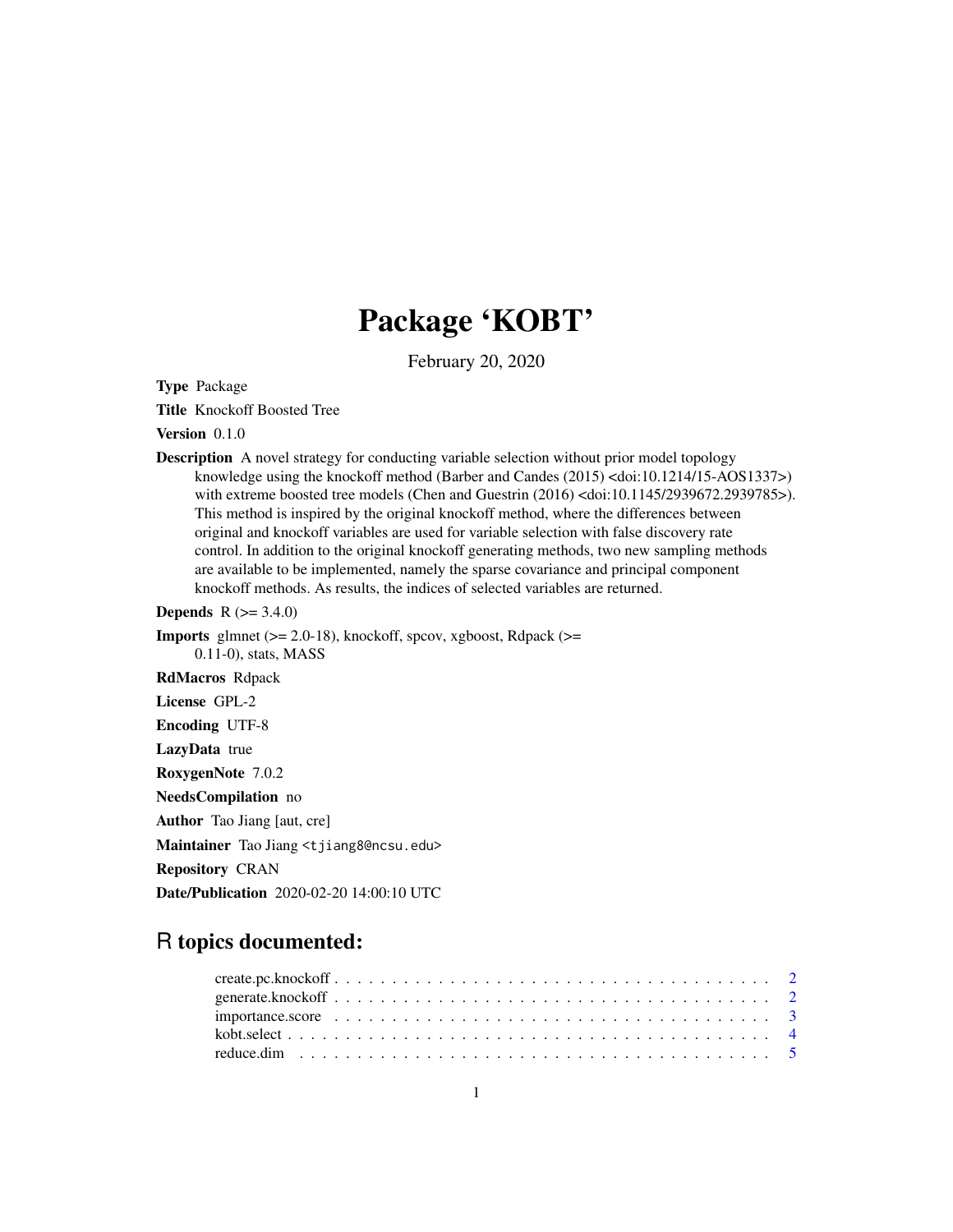#### <span id="page-1-0"></span>**Index** [6](#page-5-0) **6**

#### Description

Create non-parametric knockoffs based on principal component regression and residuals permutation.

#### Usage

create.pc.knockoff(X, pc.num)

#### Arguments

|        | An input original design matrix.                                              |
|--------|-------------------------------------------------------------------------------|
| pc.num | The number of pricial components to be used for generating knockoff matrices. |

#### Value

A principal component knockoff matrix.

#### Examples

set.seed(10)  $X \leq -$  matrix(rnorm(100), nrow = 10)  $tmp \leftarrow create.pc.knockoff(X = X, pc.num = 5)$ 

generate.knockoff *Generate Knockoff Matrix*

#### Description

Generate different types of knockoff matrices given an original one.

#### Usage

```
generate.knockoff(X, type, num, num.comp = 10)
```
#### Arguments

| X        | An input original design matrix.                                                                                                                                                                                             |
|----------|------------------------------------------------------------------------------------------------------------------------------------------------------------------------------------------------------------------------------|
| type     | The knockoff type to be generated. There are three choices available: (1) "shrink"<br>for the shrink Gaussian knockoff; (2) "sparse" for the sparse Gaussian knockoff;<br>and $(3)$ "pc" for the pricial component knockoff. |
| num      | The number of knockoff matrices to be created.                                                                                                                                                                               |
| num.comp | The number of pricial components to be used for generating knockoff matrices,<br>the default is 10.                                                                                                                          |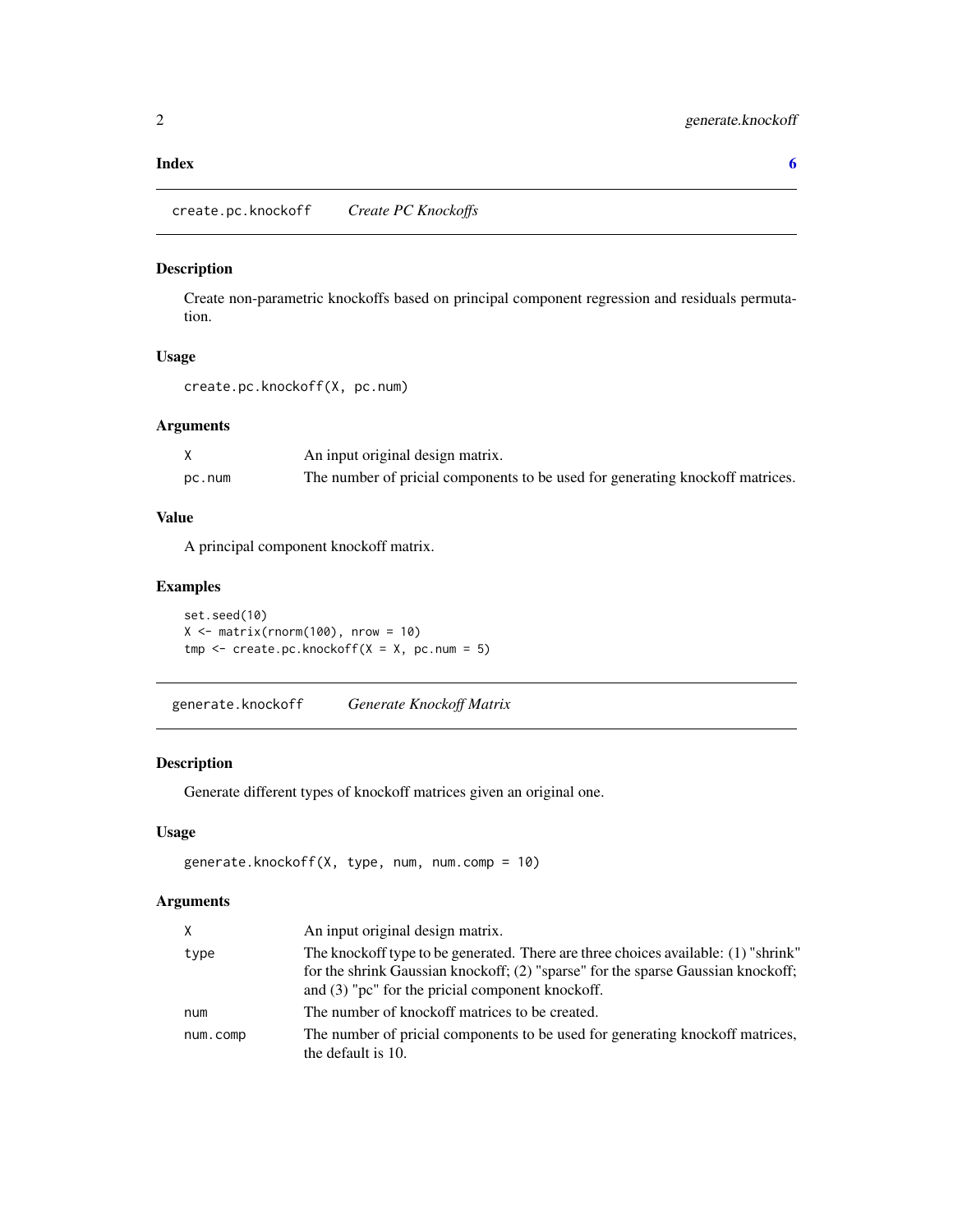#### <span id="page-2-0"></span>importance.score 3

#### Value

A list of created knockoff matrices.

#### References

Barber RF, Cand $\tilde{A}$ 's EJ, others (2015). "Controlling the false discovery rate via knockoffs." *The Annals of Statistics*, 43(5), 2055–2085. Candes E, Fan Y, Janson L, Lv J (2018). "Panning for gold: $A\phi\hat{a}$ ,  $\vec{E}$ cemodel-X $\vec{A}\phi\hat{a}$ ,  $\vec{a}$ ,  $\phi$ knockoffs for high dimensional controlled variable selection." *Journal of the Royal Statistical Society: Series B (Statistical Methodology)*, 80(3), 551–577. Bien J, Tibshirani RJ (2011). "Sparse estimation of a covariance matrix." *Biometrika*, 98(4), 807–820.

#### Examples

```
set.seed(10)
X \leq - matrix(rnorm(100), nrow = 10)
Z \leq generate.knockoff(X = X, type = "shrink", num = 5)
```
importance.score *Importance Score*

#### **Description**

Generate SHAP (SHapley Additive exPlanations) and Saabas scores.

#### Usage

importance.score(fit, Y, X)

#### Arguments

| fit | A fitted object of class xgb. Booster. |
|-----|----------------------------------------|
|     | A vector of responses.                 |
|     | An input design matrix.                |

#### Value

A list of (1) shap, a vector of Hapley Additive exPlanations for each feature; (2) saabas, a vector of an individualized heuristic feature attribution method, which can be considered as an approximation for shap.

#### References

Candes E, Fan Y, Janson L, Ly J (2018). "Panning for gold: $\tilde{A}\xi$   $\ddot{\alpha}$ ,  $-\ddot{E}$  anning  $\tilde{A}\xi$  $\ddot{\alpha}$ ,  $-\hat{a}$ ,  $\xi$  knockoffs for high dimensional controlled variable selection." *Journal of the Royal Statistical Society: Series B (Statistical Methodology)*, 80(3), 551–577. Chen T, Guestrin C (2016). "Xgboost: A scalable tree boosting system." In *Proceedings of the 22nd acm sigkdd international conference on knowledge discovery and data mining*, 785–794. Lundberg SM, Lee S (2017). "A unified approach to interpreting model predictions." In *Advances in neural information processing systems*, 4765–4774.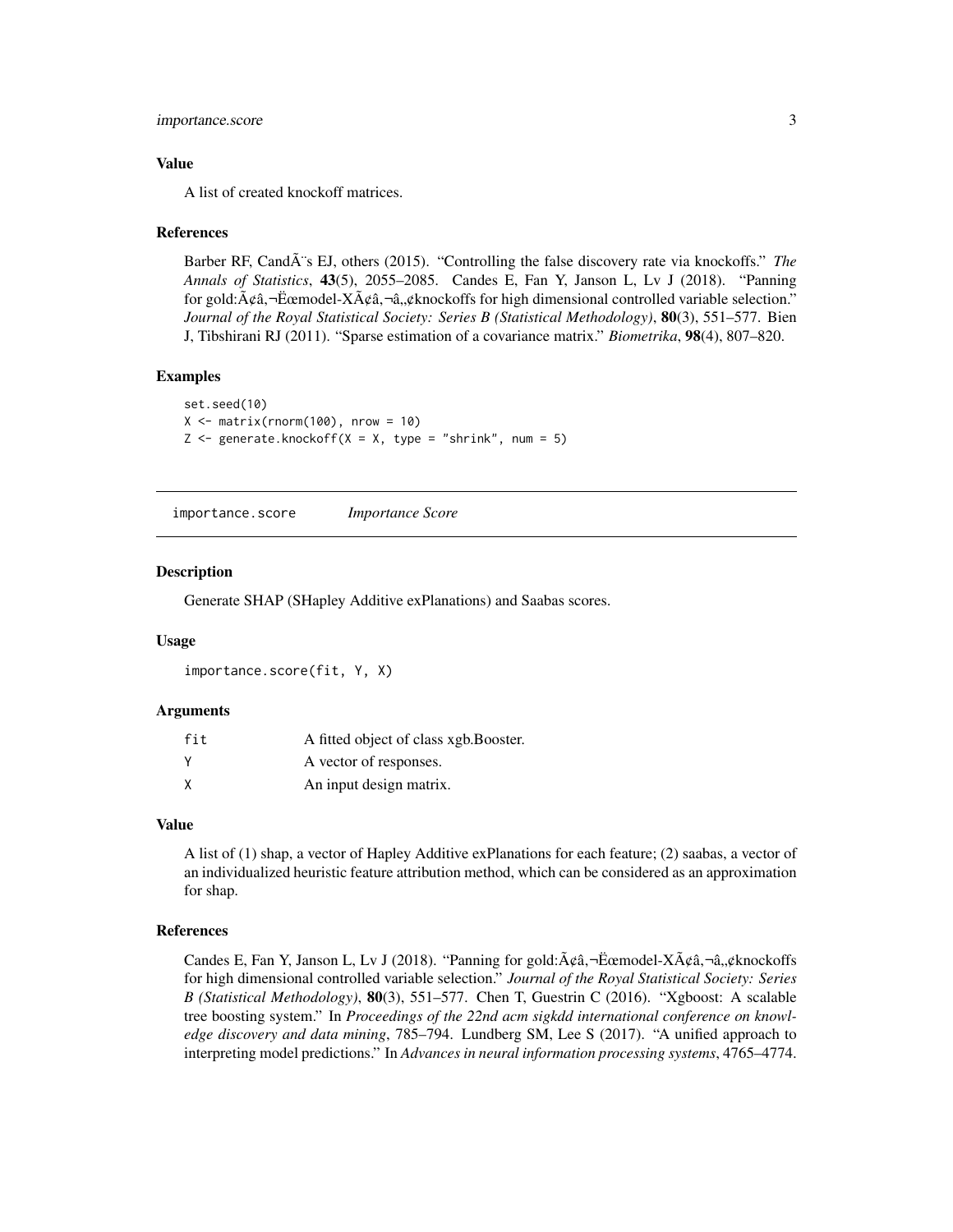#### Examples

```
set.seed(10)
X \leq - matrix(rnorm(100), nrow = 10)
Y \leq - matrix(rnorm(10), nrow = 10)
dtrain <- xgboost::xgb.DMatrix(X, label = Y)
fit.model <- xgboost::xgb.train(data = dtrain, nrounds = 5)
tmp \leftarrow importance.score(fit = fit.model, Y = Y, X = X)
```
kobt.select *Knockoff Variable Selection*

#### Description

Use knockoff to conduct variable selection with false discovery rarte control.

#### Usage

kobt.select(score,  $for = 0.1$ , type = "modified")

#### Arguments

| score | An n by 2p matrix of test statistics, which includes test statistics from n samples, |
|-------|--------------------------------------------------------------------------------------|
|       | p variables (first p columns), and p knockoff variables (last p columns).            |
| fdr   | The targeted false discovery rate (FDR), the default value is 0.1.                   |
| type  | A charactor showing the type of calculated false discovery rate: (1) modified        |
|       | and (2) usual FDR, the default value is modified.                                    |

#### Value

Indices of selected columns/variables in the n by p original design matrix.

#### References

Candes E, Fan Y, Janson L, Lv J (2018). "Panning for gold: ââ, ¬Ëœmodel-Xââ, ¬â,,¢knockoffs for high dimensional controlled variable selection." *Journal of the Royal Statistical Society: Series B (Statistical Methodology)*, 80(3), 551–577.

#### Examples

```
set.seed(1010)
n < - 100p <- 100
signal.num <- 20
W_{\text{left}} \leftarrow \text{matrix}(rnorm(n = n * signal.num, mean = 1, sd = 1), nrow = n)W_right \leq matrix(rnorm(n = n*(2*p-signal.num), mean = 0, sd = 1), nrow = n)
W <- cbind(W_left, W_right)
selected.index <- kobt.select(score = W)
```
<span id="page-3-0"></span>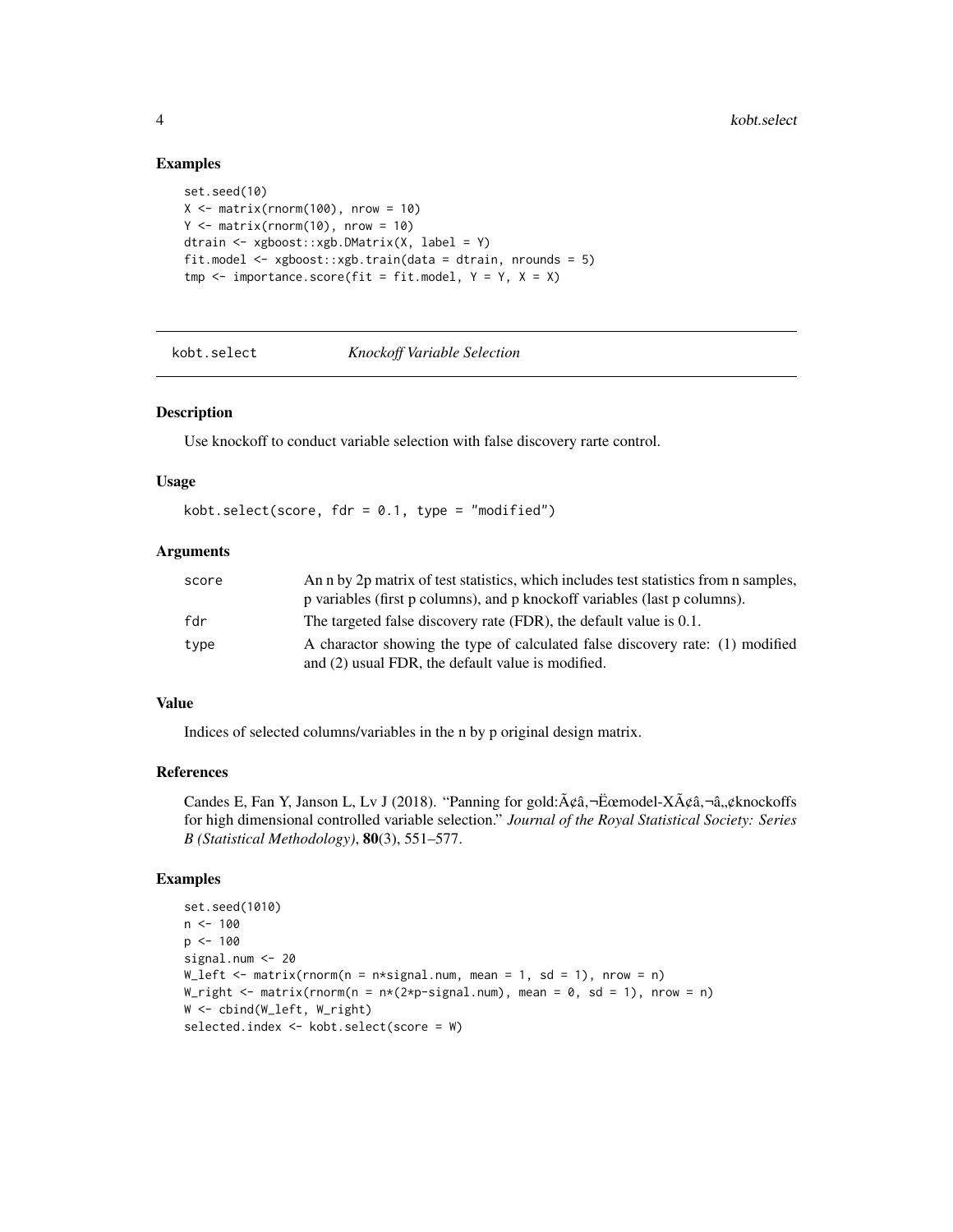<span id="page-4-0"></span>

#### Description

Reduce the dimensionality (i.e., the column number) of a design matrix to a desired level using Lasso.

#### Usage

reduce.dim(fit, X, bound)

#### Arguments

| fit   | The fitted cross validation object generated by glmnet::cv.glmnet.                   |
|-------|--------------------------------------------------------------------------------------|
| X     | An input design matrix whose column number is the dimensionality to be re-<br>duced. |
| bound | The targeted number of dimensionality after reducing.                                |

#### Value

A list of (1) index.X, indices of selected columns in the design matrix; (2) sub.X, indices of selected columns in the design matrix.

#### Examples

```
set.seed(10)
X \leq - matrix(rnorm(100), nrow = 10)
Y \leq - matrix(rnorm(10), nrow = 10)
set.seed(11)
cvob1 <- glmnet::cv.glmnet(X, Y)
tmp \leftarrow reduce.dim(fit = cvob1, X = X, bound = 3)
```